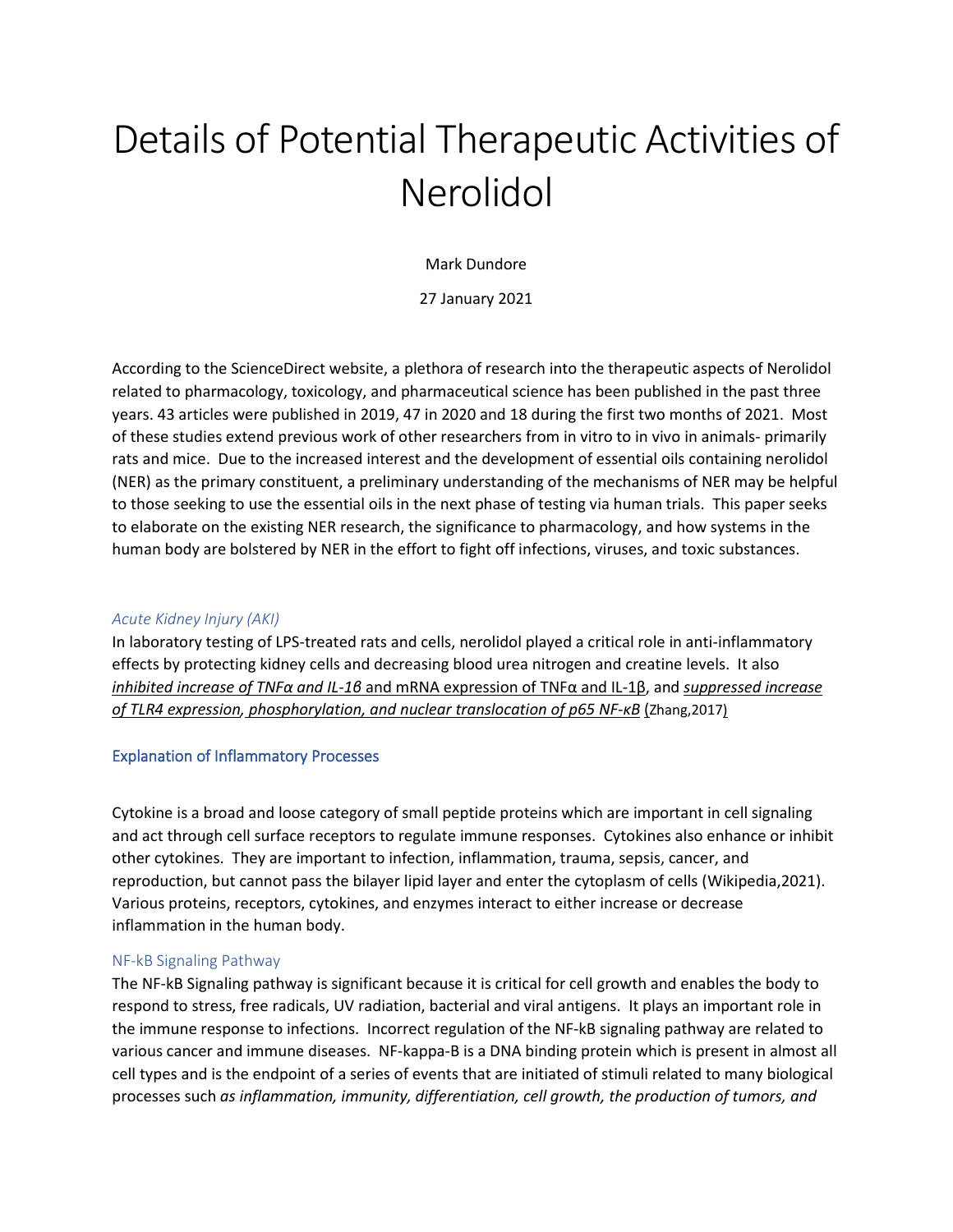*apoptosis.* It is essential in communicating locations of inflammation to T-cells (Bettelli,2005) (UniProtKB Q04206,2020) The activation of NF-κB involves two major signaling pathways: the canonical pathways and the noncanonical (or alternative) pathway. Both pathways are important for *regulating immune and inflammatory responses* despite their differences in signaling mechanism (Jewison SMP0063813,2014).

# TLR4 (Toll-like receptor 4) effects:

TLR4 is a receptor that resides in the cytoplasm and cooperates with proteins LY96 and CD14 to *mediate the innate immune response to bacterial lipopolysaccharide* (LPS) (Tatematsu,2016). It is responsible for NF-kappa-B activation, cytokine secretion and the inflammatory response (Medzhitov,1997) (Arbour,2000) (Tatematsu,2016). TLR4 is also involved in LPS-independent *inflammatory responses triggered by free fatty acids*, such as palmitate, and Ni2+. Both *Mycoplasma tuberculosis* HSP70 (dnaK) and HSP65 (groEL-2) act via this protein to stimulate NF-kappa-B expression (Bulut,2005). In complex with TLR6, it *promotes sterile inflammation* in monocytes/ macrophages in response to oxidized lowdensity lipoprotein (oxLDL) or amyloid-beta 42. This event induces the formation of a heterodimer of TLR4 and TLR6, which is rapidly internalized and triggers inflammatory response, leading to the NFkappa-B-dependent production of CXCL1, CXCL2 and CCL9 cytokines, via MYD88 signaling pathway, and CCL5 cytokine, via TICAM1 signaling pathway, as well as IL1B secretion. *Binds electronegative LDL (LDL- ) and mediates the cytokine release induced by LDL*- (Estruch,2013). *Stimulation of monocytes* in vitro with *M. tuberculosis* PstS1 induces p38 MAPK and ERK1/2 activation primarily via TLR2, but also partially via this receptor (Jung,2006) (UniProtKB O00206,2020). Normal expression of TLR4 is expected in the body, whereas overexpression is often a function of toxins or pathogens.

Abnormal amounts of two proteins TNF $\alpha$  and IL-1 $\beta$  contribute significantly to inflammation.

# TNFα (tumor necrosis factor) effects:

TNFα is a cytokine that binds to TNFRSF1A/TNFR1 and TNFRSF1B/TNFBR and is mainly secreted by macrophages and can induce cell death of certain tumor cell lines. *It is a potent pyrogen causing fever by direct action* or by stimulation of interleukin-1 secretion and is *implicated in the induction of cachexia*. Under certain conditions it can stimulate cell proliferation and induce cell differentiation. *Impairs regulatory T-cells functionally defective* in individuals with rheumatoid arthritis (Nie,2013). *Induces insulin resistance* in fat cells via inhibition of insulin-induced IRS1 tyrosine phosphorylation and insulininduced glucose uptake. *Prevents TNF-induced insulin resistance* (Ando,2015). Plays a role in the formation of new blood vessels (Nakahara,2003) (UniProtKB P01375,2020). *TNFα triggers the expression of the pro-inflammatory cytokine interleukin-12* by activated human dendritic cells (Friedmann, 2006)

# IL-1β (Interleukin-1 beta) effects:

IL-1β *Potent proinflammatory cytokine*. Initially discovered as the major *endogenous pyrogen, induces prostaglandin synthesis, neutrophil influx and activation, T-cell activation and cytokine production, B-cell activation and antibody production, and fibroblast proliferation and collagen production*. Promotes Th17 differentiation of T-cells. Synergizes with IL12/interleukin-12 to induce IFNG synthesis from Thelper 1 (Th1) cells (Tominaga,2000)" (UniProtKB P01584,2020). Plays a role in angiogenesis by inducing VEGF production synergistically with TNF and IL6 (Nakahara,2003)"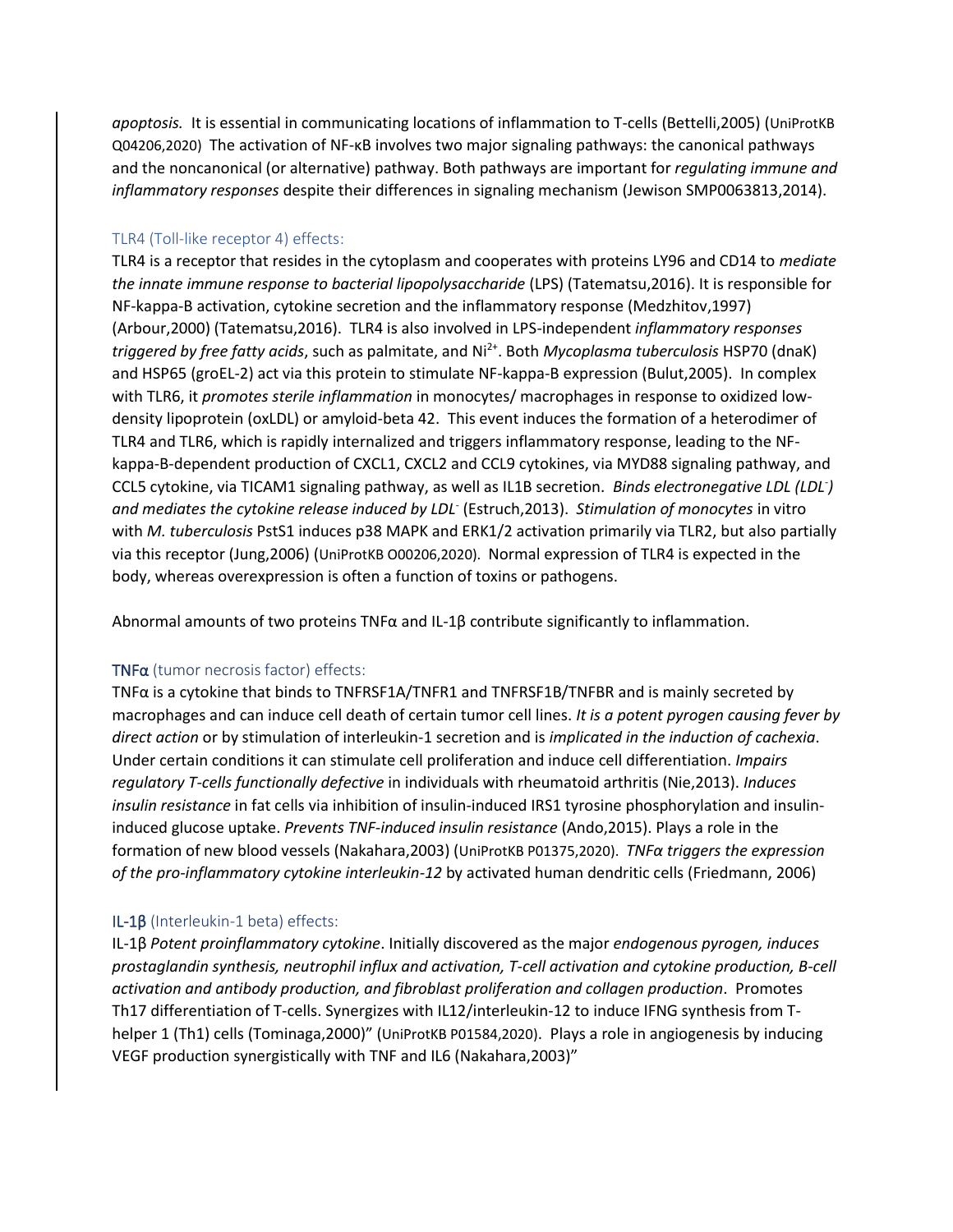NER has been shown to reduce interleukin-1β (IL-1β) production in lipopolysaccharide-induced peritoneal macrophages (Fonsêca,2016).

According to Fonseca et al (2016), in laboratory cultures NER does not reduce the levels of TNFα and IL-1β and prevent normal cellular functions, but rather prevents overproduction caused by cancers and other harmful toxins. The body's normal response to pathogens, toxins, and injury is inflammation. Reducing inflammation which interferes with therapeutic treatments is the desired outcome of antiinflammatory constituents. However, reducing naturally occurring inflammation without addressing the cause of the inflammation can be ultimately harmful.

# *ALI (acute lung injury)*

NER also prevents LPS from inhibiting the actions of several important enzymes, acting upon the AMPK/Nrf-2/H 0-1 pathway in the treatment of ALI (acute lung injury) to prevent decrease of the enzymatic activities of superoxide dismutase, catalase, and glutathione peroxidase (Ni,2019), (Choi,1996). *NER protects against ALI, alveolar-capillary barrier disruption and leukocyte infiltration, lung edema, lipid peroxidation in the lungs*. In addition, it counteracts AOE (SOD, CAT, GPx)(Leung,2017) inhibition, prevented the LPS-induced repression of Nrf-2 and HO-1 expression, and prevented repression of AMPK phosphorylation.

#### Explanation of the AMPK/N rf-2/H 0-1 pathway

#### AMPK effects:

Adenosine 5'-monophosphate-activated protein kinase (AMPK) is referred to as a *metabolic master switch*, phosphorylating key target proteins that *control flux through metabolic pathways of hepatic ketogenesis, cholesterol synthesis, lipogenesis, and triglyceride synthesis, adipocyte lipolysis, and skeletal muscle fatty acid oxidation*. Recent evidence also implicates AMPK as being *responsible for mediating the stimulation of glucose uptake induced by muscle contraction*. In addition, the *secretion of insulin by insulin-secreting (INS-1) cells* in culture is modulated by AMPK activation. The net effect and significance of AMPK activation is *stimulation of hepatic fatty acid oxidation and ketogenesis, inhibition of cholesterol synthesis, lipogenesis, and triglyceride synthesis, inhibition of adipocyte lipolysis and lipogenesis, stimulation of skeletal muscle fatty acid oxidation and muscle glucose uptake, and modulation of insulin secretion by pancreatic beta-cells*. In skeletal muscle, AMPK is activated by contraction. Type 2 diabetes mellitus is likely to be a disease of numerous etiologies. However, defects or disuse (due to a sedentary lifestyle) of the AMPK signaling system would be predicted to result in many of the metabolic perturbations observed in *Type 2 diabetes mellitus*. Increased recruitment of the AMPK signaling system, either by exercise or pharmaceutical activators, *may be effective in correcting insulin resistance in patients with forms of impaired glucose tolerance and Type 2 diabetes resulting from defects in the insulin signaling cascade*. (Winder,1999)

#### NRF2 effects:

NRF2 plays a significant role in the response to oxidative stress, detoxification, and cytoprotection. Nuclear factor erythroid 2-related factor 2 (NRF2) is a transcription factor that binds to antioxidant response (ARE) elements present in the promoter region of many *cytoprotective genes*, such as phase 2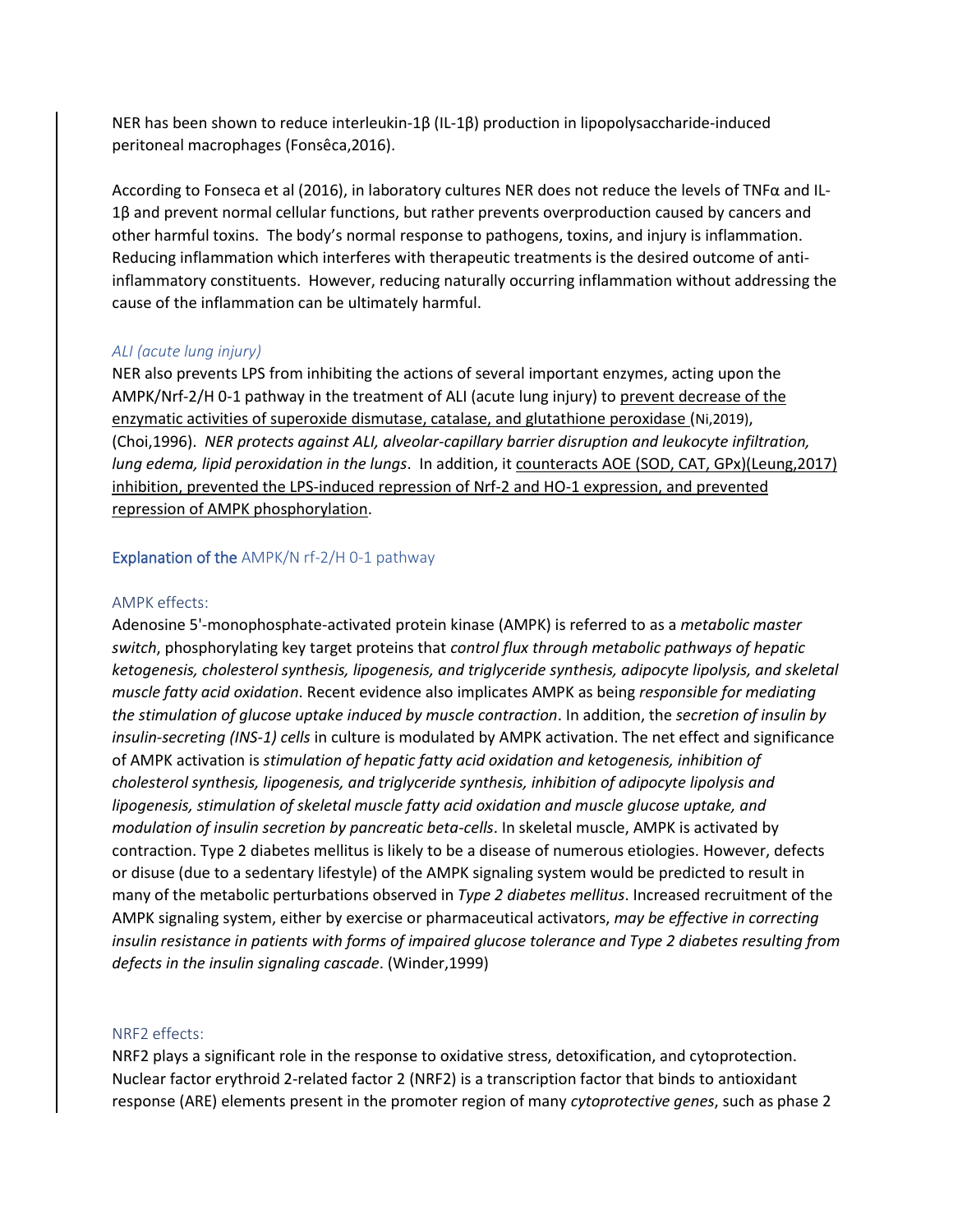detoxifying enzymes, and promotes their expression, thereby *neutralizing reactive electrophiles* (Huang,2000), (Eggler,2009), (Huppke,2017), (Sanghvi,2019). The NFE2L2/NRF2 pathway is also activated in response to selective autophagy: autophagy promotes interaction between KEAP1 and SQSTM1/p62 and subsequent inactivation of the BCR(KEAP1) complex, leading to NFE2L2/NRF2 *nuclear accumulation and expression of cytoprotective genes* (Jain,2010), (UniProtKB Q16236,2020) The multifunctional regulator (Nrf2) is *considered not only as a cytoprotective factor regulating the expression of genes coding for anti-oxidant, anti-inflammatory and detoxifying proteins, but it is also a powerful modulator of species longevity*. The major characteristics of Nrf2 are to some extent mimicked by Nrf2-dependent genes and their proteins including heme oxygenase-1 (HO-1), which besides *removing toxic heme, produces biliverdin, iron ions and carbon monoxide*. Sic (Activity of) Nrf2 and HO-1 across different phyla suggesting their conservative role as stress-protective and anti-aging factors." (Loboda,2106) Nrf2, sometimes referred to as the master regulator of antioxidant, detoxification, and cell defense gene expression upregulates a series of phase II detoxification and antioxidant genes (CYP450), as well as cell survival, anti-inflammatory, energy metabolism, and other groups of genes that contain a cis-acting element in their promoter region and are recognized as the antioxidant response element (ARE) or electrophile response element (EpRE) (Goa,2014). Deficiency: Immunodeficiency, developmental delay, hypohomocysteinemia (Huppke,2017)

## HO-1 or HMOX1 effects:

Heme oxygenase-1 (HO-1 or HMOX1) is an enzyme found in the endoplasmic reticulum of macrophages. It opens the heme ring during the *recycling of red blood cells* at the end of their useful lifespan (Jewison,2014). Heme oxygenase cleaves the heme ring at the alpha methene bridge to form biliverdin. Biliverdin is subsequently converted to bilirubin by biliverdin reductase. Under physiological conditions, the activity of heme oxygenase is highest in the spleen, where *senescent erythrocytes are sequestrated and destroyed*. Exhibits *cytoprotective effects since excess of free heme sensitizes cells to undergo apoptosis*. "HO-1 and their products exert beneficial effects through the *protection against oxidative injury, regulation of apoptosis, modulation of inflammation as well as contribution to angiogenesis*. On the other hand, the disturbances in the proper HO-1 level are associated with the pathogenesis of some age-dependent disorders, including neurodegeneration, cancer, or macular degeneration "(Loboda,2106). The upregulation of this enzyme is beneficial by preventing the effects of a deficiency and by aiding the recycling of red blood cells.

A deficiency of HMOX1 is a disease characterized by impaired stress hematopoiesis, resulting in marked erythrocyte fragmentation and intravascular hemolysis, coagulation abnormalities, endothelial damage, and iron deposition in renal and hepatic tissues. Clinical features include persistent hemolytic anemia, asplenia, nephritis, generalized erythematous rash, growth retardation and hepatomegaly (UniProtKB P09601,2020).

## CAT (catalase) effects:

Catalase occurs in almost all aerobically respiring organisms and serves to *protect cells from the toxic effects of hydrogen peroxide*. *Promotes growth of cells* including T-cells, B-cells, myeloid leukemia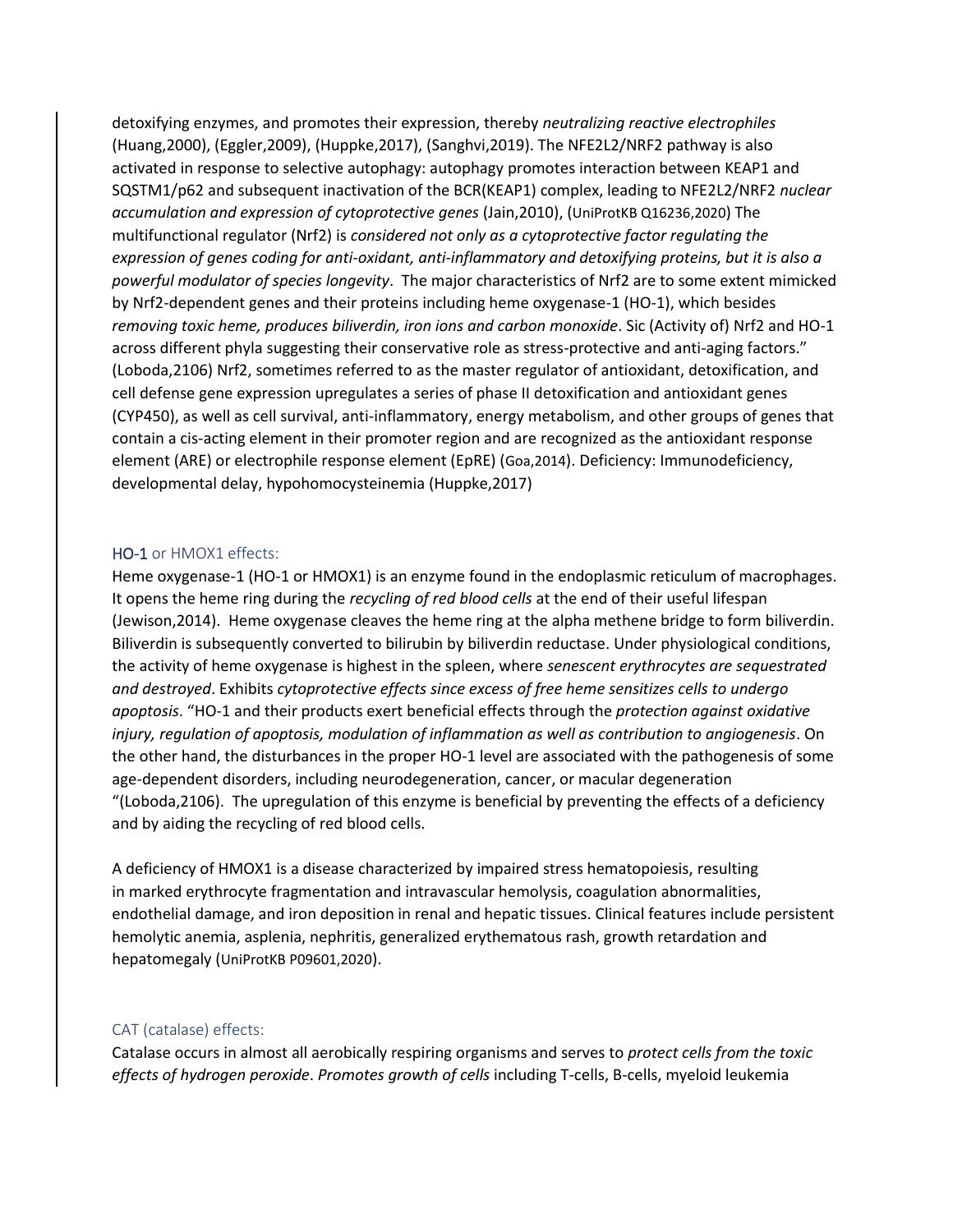cells, melanoma cells, mastocytoma cells and normal and transformed fibroblast cells (Jewison SMP0000024,2014). Catalase *attacks the hydrogen peroxide produced by SODs and converts it into oxygen and Water* (UniProtKB P04040,2020).

#### SOD (superoxide dismutase) effects

SOD is a cytoplasmic protein and mitochondrial protein that is one of two isozymes *responsible for destroying free superoxide radicals in the body*; *converts naturally occurring but harmful superoxide radicals to molecular oxygen and hydrogen peroxide*. isozyme 2 *contains an antimicrobial peptide that displays antibacterial, antifungal, and anti-MRSA activity* against E. coli, E. faecalis, S. aureus, S. aureus MRSA LPV+, S. agalactiae, and yeast C. krusei. (National Library of Medicine: Gene 6647,2020).

#### SOD3 (superoxide dismutase 3) effects

SOD3 is an extracellular isoform of superoxide dismutase and uses copper and zinc as cofactors. Regarding tumors and cancer, it *induces vascular normalization in endothelial cells and regulates TIL density in primary colorectal cancers, affecting relapse and patient survival* (Martinez-Rey,2020). It protects the integrity of HS (heparinase sulfate) by reducing heparanase expression and by *preventing ROS-mediated HS degradation*, *thus reducing cancer cell proliferation and invasion* (Teoh,2009). SOD3 is also the primary method of disposal of reactive oxygen species (ROS) which cause serious damage to cells and cell organelles and convert superoxide radicals to hydrogen peroxide and water (Jewison SMP0000468,2014).

#### GPx (glutathione peroxidase) effects

GPx is an enzyme which *protects the hemoglobin in erythrocytes from oxidative breakdown*. In platelets, glutathione peroxidase plays a crucial role in the arachidonic acid metabolism (Sutherland,2001). It also acts in coordination with other signaling molecules to exert its own *antioxidant role and as a neuromodulator in neurodegenerative disorders* (i.e. Parkinson's disease, Alzheimer's disease, cerebral ischemia, and convulsive disorders) *and neuropsychiatric conditions*, such as, stress, bipolar disorder, schizophrenia, and drug intoxication. (Sharpa,2020).

## *Anti-inflammatory*

Additionally, NER shows potent anti-inflammatory activity through the suppression of IL-1β and tumor necrosis factor-alpha (TNF-α) levels in an experimental mouse model of pain (Fonsêca,2016). NER interacts with the Nrf2 and NF-κB pathway in the treatment of oxidative stress (Iqubal,2020) and neuroinflammation (Qu,2020). Specifically, NER significantly increased antioxidant enzymes activity (Superoxide dismutase (SOD) and Catalase (CAT)), Hemeoxygenase-1 (HO-1), and SOD3 mRNA levels. NER treatment in TNF-α-challenged HT-29 cells significantly decreased proinflammatory (CXCL1, IL-8, CCL2) and COX-2 mRNA levels. NER supplementation attenuates colon inflammation through its potent antioxidant and anti-inflammatory activity both in in vivo and in vitro models of colonic inflammation. (Raj,2020). As mentioned above, NER also remediates ALI and AKI. It also attenuates cyclophosphamideinduced cardiac inflammation, apoptosis and fibrosis and reduces the side effects of this drug which is used for cancer treatment and as an immunosuppressant (Iqubal,2019).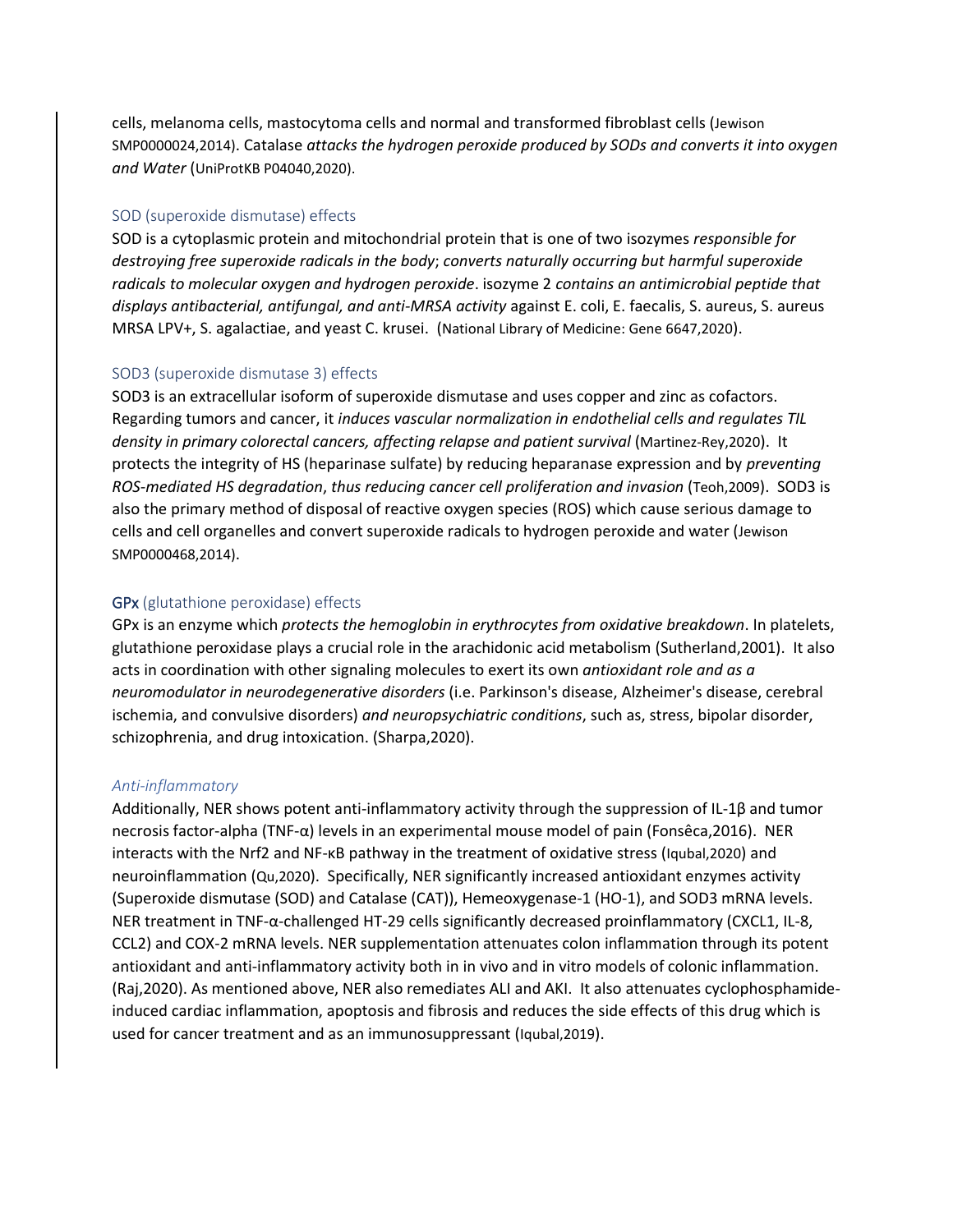Nerolidol attenuated the *Aspergillus fumigatus* keratitis inflammatory response by inhibiting the growth of A. fumigatus, reducing the recruitment of the neutrophils and the macrophages, and inhibiting the LOX-1/ IL-1β signaling.

Extracellular signal-regulated kinase-1/2 (ERK1/2), peroxisome proliferator-activated receptor-gamma (PPARc) and hemeoxy-genase-1 (HO-1), which play important roles in inflammation, were identified as the potential targets of Nerolidol (Li,2014).

# *Aging*

Symptoms of the human aging process and resulting frailty in old age are often caused by oxidative stress. Oxidative stress disrupts the balance of both proteins and enzymes in the body, affects the ability to replace mutated genes, increases susceptibility to viral and microbial infections, and leads to cell death. Nrf2 increases genes that combat oxidative stress (McCord,2020). Nerolidol modulates Nrf2 to reduce oxidative stress (Iqubal,2019), (Iqubal,2020), (Ni,2019), (Raj,2020), (Zhou,2018). NER may therefore ease the aging process and possibly prolong life by activating Nrf2.

# *Protective*

# Cardioprotective:

NER also provided effective cardioprotection through reduction of hypertension associated inflammation and oxidative stress by targeting TLR4/NF-κB signalling in rats(Lin,2020)

# Gonadoprotective:

In a recent study of mice, CP (Cyclophosphamide) -used as an antineoplastic and immunosuppressant drug- caused reduced sperm count, sperm motility and testosterone level which were reversed upon treatment with nerolidol in a dose-dependent manner. Nerolidol thus acted as a gonadoprotective molecule and prevented the gonadotoxicity of CP (Iqubal,2020).

## *Women's health*

In addition to breast cancer treatment and cervical cancer/HPV treatment discussed previously, NER also reverses endometriosis including increasing glutathione and SOD levels, improving histological parameters such as hemorrhage, vascular congestion, necrosis, and inflammatory cell infiltration in the endometriotic foci (Rauf,2018)

Docking studies and computer matching studies indicate that Nerolidol has the potential to interact with androgen, HER2 (human epidermal growth factor receptor 2), and dopamine receptors. Lipinski's rule of 5 is a rule of thumb to determine if a chemical compound with a certain pharmacological or biological activity has chemical and physical properties that would make it a likely orally active drug in humans (drug likeliness). NER has an acceptable drug likeliness and can pass the blood-brain barrier but further in vitro, in vivo, and clinical investigations must be conducted to consider whether NER can be considered as a lead compound for drug development (Sakhteman,2020).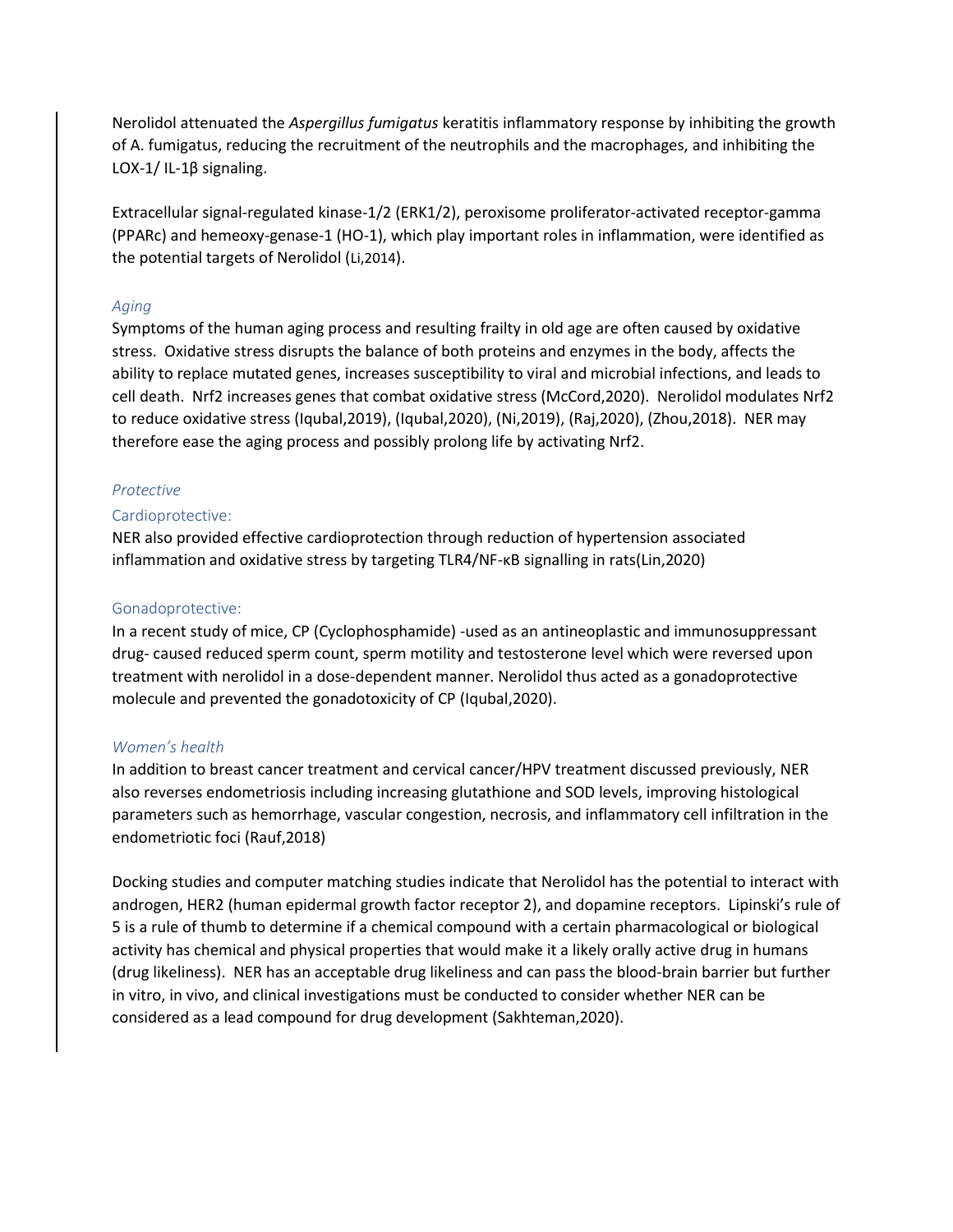## HER2 effects

HER2 is a member of the human epidermal growth factor receptor (HER/EGFR/ERBB) family and is also called HER2/neu, receptor tyrosine-protein kinase erbB-2, CD340, and ERBB2. Amplification or overexpression of this oncogene receptor plays an important role in the development and progression of some aggressive types of breast cancer. HER2 has become an important target of therapy for approximately 30% of breast cancer patients (Nixon,2017) and overexpression is also known to occur in ovarian and aggressive forms of uterine cancers, such as uterine serous endometrial carcinoma and lung adenocarcinoma (Harbeck,2018), (Santin,2008), (Halle,2017). It is the target of the monoclonal antibody trastuzumab (marketed as Herceptin). In theory, any molecules that compete with trastuzumab for binding to HER2 may alter its effects. Spathulenol is a minor constituent in DC EO and also interacted with the HER2 receptor (3rcd) with the binding energy of −7.7, which was 77% of the binding energy of the co-crystallized ligand." (Sakhteman,2020). The significance of the interaction of NER and HER2 is that while cancer cells prosper by causing an increase of transcription by various receptors, NER has the potential for binding with these receptors and preventing an increase in cancer activity. Similarly, cancer treatment medications use the same receptors for their actions and the simultaneous use of DC EO could be detrimental.

# *Neurological/Brain protectant*

Research on rats shows the potential neuroprotective benefits of NER in treating Parkinson's disease which results from exposure to pesticide components. NER protects the brain by preventing the loss of DA neurons in the SNc and DA nerve fibers in the brain striatum, suppressing excessive lipid peroxidation, ameliorating GSH levels and reversing the decrease in the activity of antioxidant enzymes caused by mitochondrial inhibitors rotenone (ROT) found in pesticides. It also attenuates the release of proinflammatory cytokines and reduces COX-2 and iNOS expression induced by ROT. The result is the attenuating of dopaminergic neurodegeneration (loss of dopaminergic neurons and nerve fibers), improving antioxidant enzymes, and inhibiting inflammatory mediators and lipid peroxidation in the rat's brain (Javed,2016).

Nerolidol also demonstrated potential anxiolytic activities and treatment for Alzheimer's disease and epilepsy treatment (De Carvalho,2018). It Increased noradenaline and dopamine, mediated by 5-HT1A receptors in the cortex and hippocampus which reduced oxidative stress and reduced seizure severity in mice (da Fonsêca,2019). According to Kaur (Kuar,2016), nerolidol (12.5, 25, and 50 mg/kg, i.p.), in a rat model of epileptogenesis induced by pentylenetetrazole, presented protective effects since it *reduced seizure severity*. These results may be explained by an observed *decrease in oxidative stress* and *favorable neurochemical changes including increased levels of noradrenaline, dopamine, and serotonin in both the cortex and the hippocampus* of the treated animals. Nerolidol also *improved depression and memory loss* in the PTZ-kindled animals (psychiatric comorbidities associated with epilepsy.

In addition, administration of nerolidol (50 mg/kg, i.p.) to rats reversed neuroinflammation and cerebral oxidative stress by *increasing levels of the antioxidant enzymes SOD, CAT, GSH and decreasing lipid peroxidation and MDA levels, besides reducing glial cell activation and dopaminergic neuron loss* (Javed,2016). Nogueira-Neto and colleagues (Nogueira,2013) found that treatment with nerolidol (75 mg/kg, i.p.) decreased oxidative stress in the mouse hippocampus, resulting in increased SOD and CAT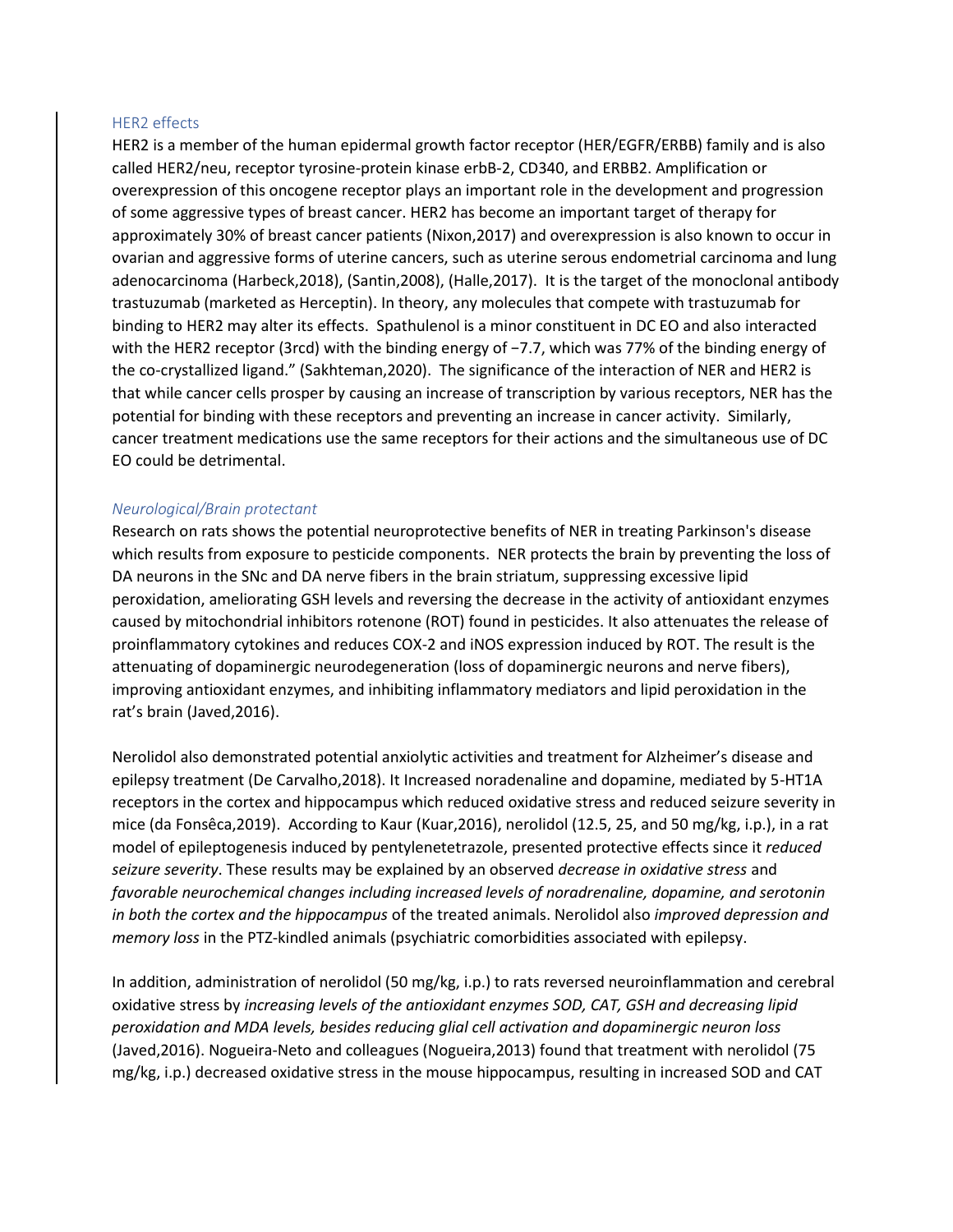activity, as well as reducing levels of nitrite and lipid peroxidation. The results reveal the therapeutic potential of nerolidol to treat and prevent brain diseases associated with oxidative stress.

In-vivo study showed protective effect of NER against CP-induced neuroinflammation, oxidative stress, cognitive impairment and structural abnormalities in the hippocampus and cortex regions in mice (Iqubal,2019)

## *Anti-cancer effects on cell lines*

NER has been shown to have some inhibitive effects on human breast cancer MCF-7 and colon cancer HCT-116 and SW-480 cell lines. The inductive effects on cancer cell apoptosis were more significant than the arrested effects on cell cycle. (Sun,2010) At low concentrations, it induces cell death by apoptosis, while at high concentrations, it kills ovarian cancer cells by necrosis (Tai, 2010). Anti-proliferative action of DC extracts has been effective against several cancer cell lines including HL60 (leukemia cells) (Tai,2006). DC stem extract showed significant potent antiproliferative effect on cancer cell lines (SW-480 (colon), HCT-116 (colon), HT-29 (colon), MCF-7 (breast) and NSCLC (lung)) by arresting them in Sand G2/M-phases. At 0.1 mg/ml, stem extract inhibited SW-480 cell growth by 85.1%, and almost completely inhibited HCT-116 cell growth. Compared to berry extract, the stem extract showed much stronger antiproliferative effects on human cancer cells (Wang,2009).

### *Antiemetic*

NER suppressed side effects of cytotoxic CINV and inhibit current in neurons in animal testing by acting as a noncompetitive agonist against 5-HT3R (serotonin) receptors. (Lee,2018) 5-HT3R (5 hydroxytryptamine receptor 3A) is one of the several different receptors for 5-hydroxytryptamine (serotonin), a biogenic hormone that functions as a neurotransmitter, a hormone, and a mitogen (UniProtKB P46098,2020).

## *Antiparasitic*

In addition to findings that NER has strong anti-leishmanial activity (Chan,2016), it is also effective and as an antiparasitic (da Silva,2015). NER was tested in the treatment of malaria in mice with a 1000mg/kg/dose in 2 doses delivered by oral or inhalation. In mice treated with nerolidol, parasitemia was inhibited by >99% (oral) and >80% (inhalation) until 14 days after infection (P <0.0001). On Day 30 post-infection, the survival rate of orally treated mice was 90% compared with 16% in controls (P <0.0001). In contrast, inhalation-treated mice showed a survival rate of 50% vs. 42% in controls (P > 0.05). The toxicity of nerolidol administered by either route was not significant, while genotoxicity was observed only at the highest dose tested (Saito,2016)

## *Antiviral*

## SARS-CoV-2

NER can inhibit viral replication of SARS-CoV-2 by binding with SARS-CoV-2M proteins and can bind with Nsp15 (an endoribonuclease of SARS-CoV) to prevent viral infection. The SARS-CoV-2 spike protein helps in the attachment of the viral cell to human cell via interaction with angiotensin-converting enzyme 2 (ACE2) proteins present on host cells, making this interface a promising target to prevent binding of SARS-CoV-2 rS to human respiratory cells (Zhang,2020). Binding with human ACE2 *in vitro* was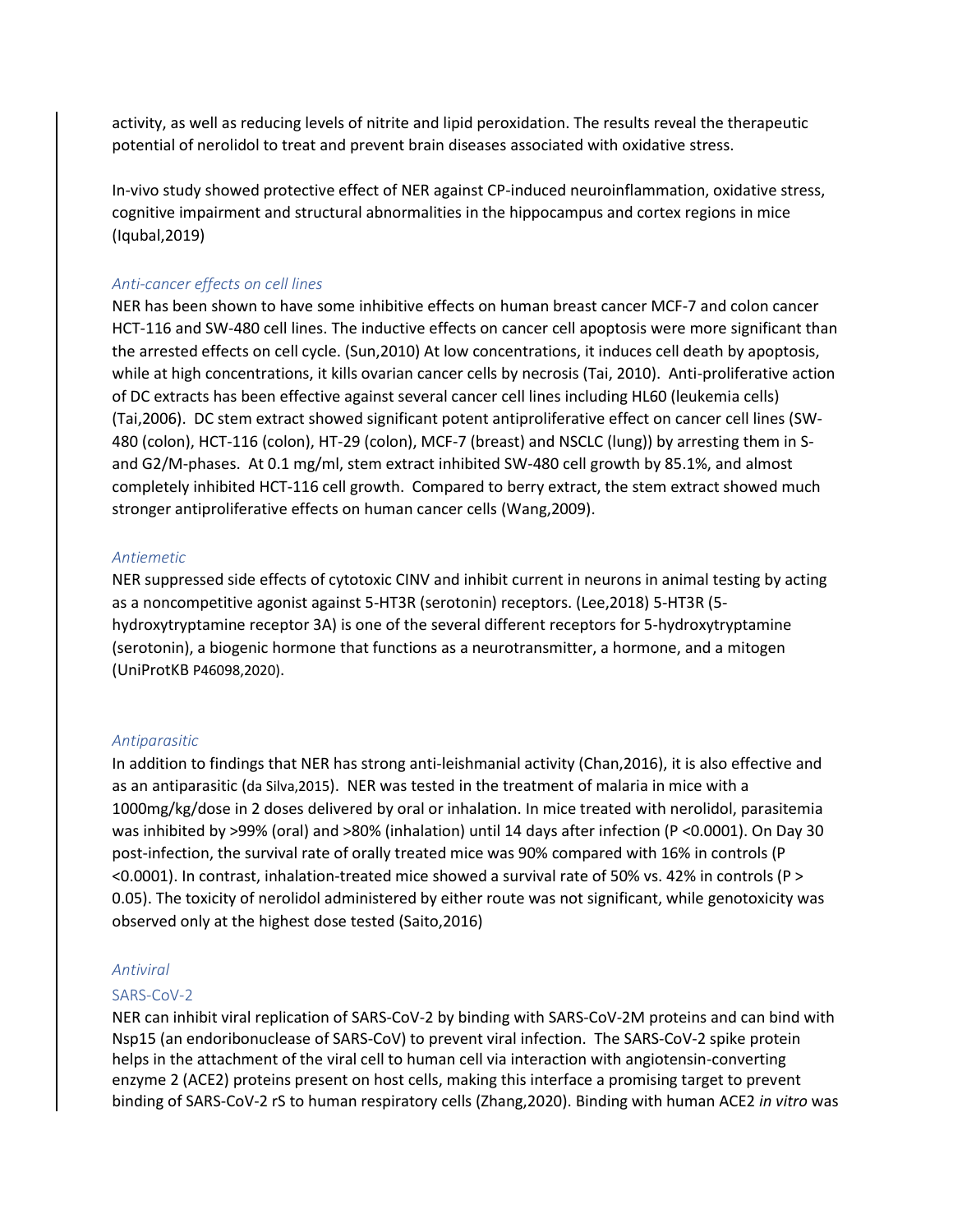observed with (E)-nerolidol. These phytochemicals are present in variable quantities in essential oils obtained from different plants which can be used to treat COVID-19 but data from well-established preclinical and clinical studies is required. (Asif,2020)

Further research by McCord (et al) details the significance of activating NRF2 in combatting and defeating viruses and: "Numerous published studies have implicated Nrf2 as a regulator of susceptibility to respiratory viral infections. A recent review by Lee points out that virus-induced modulation of the host antioxidative response has turned out to be a crucial determinant for the progression of several viral diseases. A virus needs to keep oxidative stress at a level optimal for viral reproduction, which is higher than normal, to support the viral metabolism but should not be so high as to kill off the host cell. *Viruses have* evolved *mechanisms for manipulating the Nrf2 pathway in both directions*, depending on the needs of the virus, but *importantly taking control away from the host cell*. Among the types of viruses studied are influenza virus, respiratory syncytial virus (RSV), and human metapneumovirus (hMPV). The phenomenon is also seen in non-respiratory viruses including dengue virus (DENV), rotavirus, herpes simplex virus, Zika virus, and HIV, suggesting that *regulation of oxidative stress may be a need common to most, if not all, viruses* and that *Nrf2 activators may offer multiple ways to regain control of important pathways* to increase resistance and slow viral replication." (McCord,2020) These recent discoveries indicate that the methods of viral control and replication are more understood and that nerolidol (and DC EO) has the potential for therapeutic benefit. However, successful in vivo and clinical trials are mandatory before DC EO can be listed as a valid treatment.

### HPV

Antiviral AV2® is a mixture of natural essential oils (eugenol, carvone, nerolidol, geraniol) in olive oil, and has a broad spectrum anti-viral activity. In a phase II randomized controlled trial (RCT), AV2<sup>®</sup> proved effective in reducing the size of cervical lesions associated with human papillomavirus (HPV) (Mutombo,2019).

#### References:

Ando Y, Shinozawa Y, Iijima Y, Yu BC, Sone M, Ooi Y, Watanaka Y, Chida K, Hakuno F, Takahashi S. Tumor necrosis factor (TNF)-α-induced repression of GKAP42 protein levels through cGMP-dependent kinase (cGK)-Iα causes insulin resistance in 3T3-L1 adipocytes. J Biol Chem. 2015 Feb 27;290(9):5881-92. doi: 10.1074/jbc.M114.624759. Epub 2015 Jan 13. PMID: 25586176; PMCID: PMC4342495.

Arbour NC, Lorenz E, Schutte BC, Zabner J, Kline JN, Jones M, Frees K, Watt JL, Schwartz DA. TLR4 mutations are associated with endotoxin hyporesponsiveness in humans. Nat Genet. 2000 Jun;25(2):187-91. doi: 10.1038/76048. PMID: 10835634.

Bulut Y, Michelsen KS, Hayrapetian L, Naiki Y, Spallek R, Singh M, Arditi M. Mycobacterium tuberculosis heat shock proteins use diverse Toll-like receptor pathways to activate pro-inflammatory signals. J Biol Chem. 2005 Jun 3;280(22):20961-7. doi: 10.1074/jbc.M411379200. Epub 2005 Apr 4. PMID: 15809303.

Choi AM, Alam J. Heme oxygenase-1: function, regulation, and implication of a novel stress-inducible protein in oxidant-induced lung injury. Am J Respir Cell Mol Biol. 1996 Jul;15(1):9-19. doi: 10.1165/ajrcmb.15.1.8679227. PMID: 8679227.

da Silva MF, Saito AY, Peres VJ, Oliveira AC, Katzin AM. In Vitro Antimalarial Activity of Different Inhibitors of the Plasmodial Isoprenoid Synthesis Pathway. Antimicrob Agents Chemother. 2015 Aug;59(8):5084-7. doi: 10.1128/AAC.04161-14. Epub 2015 Jun 8. PMID: 26055383; PMCID: PMC4505249.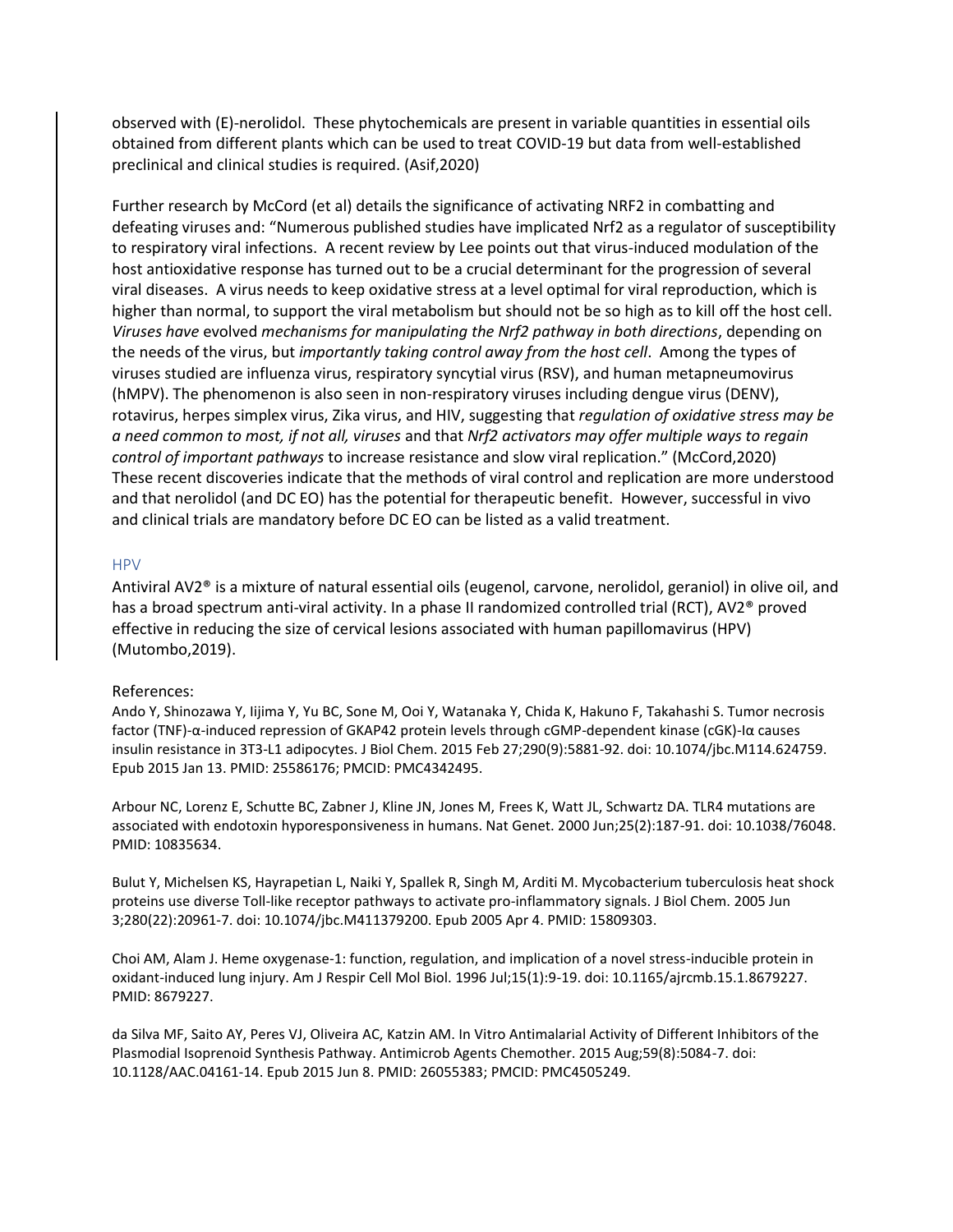Eggler AL, Small E, Hannink M, Mesecar AD. Cul3-mediated Nrf2 ubiquitination and antioxidant response element (ARE) activation are dependent on the partial molar volume at position 151 of Keap1. Biochem J. 2009 Jul 29;422(1):171-80. doi: 10.1042/BJ20090471. PMID: 19489739; PMCID: PMC3865926.

Estruch M, Bancells C, Beloki L, Sanchez-Quesada JL, Ordóñez-Llanos J, Benitez S. CD14 and TLR4 mediate cytokine release promoted by electronegative LDL in monocytes. Atherosclerosis. 2013 Aug;229(2):356-62. doi: 10.1016/j.atherosclerosis.2013.05.011. Epub 2013 May 18. PMID: 23880187.

Friedmann E, Hauben E, Maylandt K, Schleeger S, Vreugde S, Lichtenthaler SF, Kuhn PH, Stauffer D, Rovelli G, Martoglio B. SPPL2a and SPPL2b promote intramembrane proteolysis of TNFalpha in activated dendritic cells to trigger IL-12 production. Nat Cell Biol. 2006 Aug;8(8):843-8. doi: 10.1038/ncb1440. Epub 2006 Jul 9. PMID: 16829952.

Halle MK, Tangen IL, Berg HF, Hoivik EA, Mauland KK, Kusonmano K, Berg A, Hurtado A, Kalland KH, Øyan AM, Stefansson I, Vintermyr OK, Werner HM, Haldorsen IS, Trovik J, Salvesen HB, Krakstad C. HER2 expression patterns in paired primary and metastatic endometrial cancer lesions. Br J Cancer. 2018 Feb 6;118(3):378-387. doi: 10.1038/bjc.2017.422. Epub 2017 Nov 23. PMID: 29169184; PMCID: PMC5808034.

Harbeck N. Advances in targeting HER2-positive breast cancer. Curr Opin Obstet Gynecol. 2018 Feb;30(1):55-59. doi: 10.1097/GCO.0000000000000431. PMID: 29194077.

Huang HC, Nguyen T, Pickett CB. Regulation of the antioxidant response element by protein kinase C-mediated phosphorylation of NF-E2-related factor 2. Proc Natl Acad Sci U S A. 2000 Nov 7;97(23):12475-80. doi: 10.1073/pnas.220418997. Erratum in: Proc Natl Acad Sci U S A 2001 Jan 2;98(1):379. PMID: 11035812; PMCID: PMC18788.

Huppke P, Weissbach S, Church JA, Schnur R, Krusen M, Dreha-Kulaczewski S, Kühn-Velten WN, Wolf A, Huppke B, Millan F, Begtrup A, Almusafri F, Thiele H, Altmüller J, Nürnberg P, Müller M, Gärtner J. Activating de novo mutations in NFE2L2 encoding NRF2 cause a multisystem disorder. Nat Commun. 2017 Oct 10;8(1):818. doi: 10.1038/s41467-017-00932-7. PMID: 29018201; PMCID: PMC5635015.

Jain A, Lamark T, Sjøttem E, Larsen KB, Awuh JA, Øvervatn A, McMahon M, Hayes JD, Johansen T. p62/SQSTM1 is a target gene for transcription factor NRF2 and creates a positive feedback loop by inducing antioxidant response element-driven gene transcription. J Biol Chem. 2010 Jul 16;285(29):22576-91. doi: 10.1074/jbc.M110.118976. Epub 2010 May 7. PMID: 20452972; PMCID: PMC2903417.

Jewison T, Su Y, Disfany FM, et al. SMPDB 2.0: Big Improvements to the Small Molecule Pathway Database Nucleic Acids Res: SMP0000024. 2014 Jan;42(Database issue):D478-84. Last Updated: 2019-08-30 https://smpdb.ca/view/SMP0000024

Jewison T, Su Y, Disfany FM, et al. SMPDB 2.0: Big Improvements to the Small Molecule Pathway Database Nucleic Acids Res.: SMP0000468 2014 Jan; 42(Database issue):D478-84. Last Updated: 2019-08-30 https://smpdb.ca/view/SMP0000468

Jung SB, Yang CS, Lee JS, Shin AR, Jung SS, Son JW, Harding CV, Kim HJ, Park JK, Paik TH, Song CH, Jo EK. The mycobacterial 38-kilodalton glycolipoprotein antigen activates the mitogen-activated protein kinase pathway and release of proinflammatory cytokines through Toll-like receptors 2 and 4 in human monocytes. Infect Immun. 2006 May;74(5):2686-96. doi: 10.1128/IAI.74.5.2686-2696.2006. PMID: 16622205; PMCID: PMC1459749.

Kaur D., Pahwa P., Goel R.K. Protective Effect of Nerolidol Against Pentylenetetrazol-Induced Kindling, Oxidative Stress and Associated Behavioral Comorbidities in Mice. Neurochem. Res. 2016;41:2859– 2867. doi: 10.1007/s11064-016-2001-2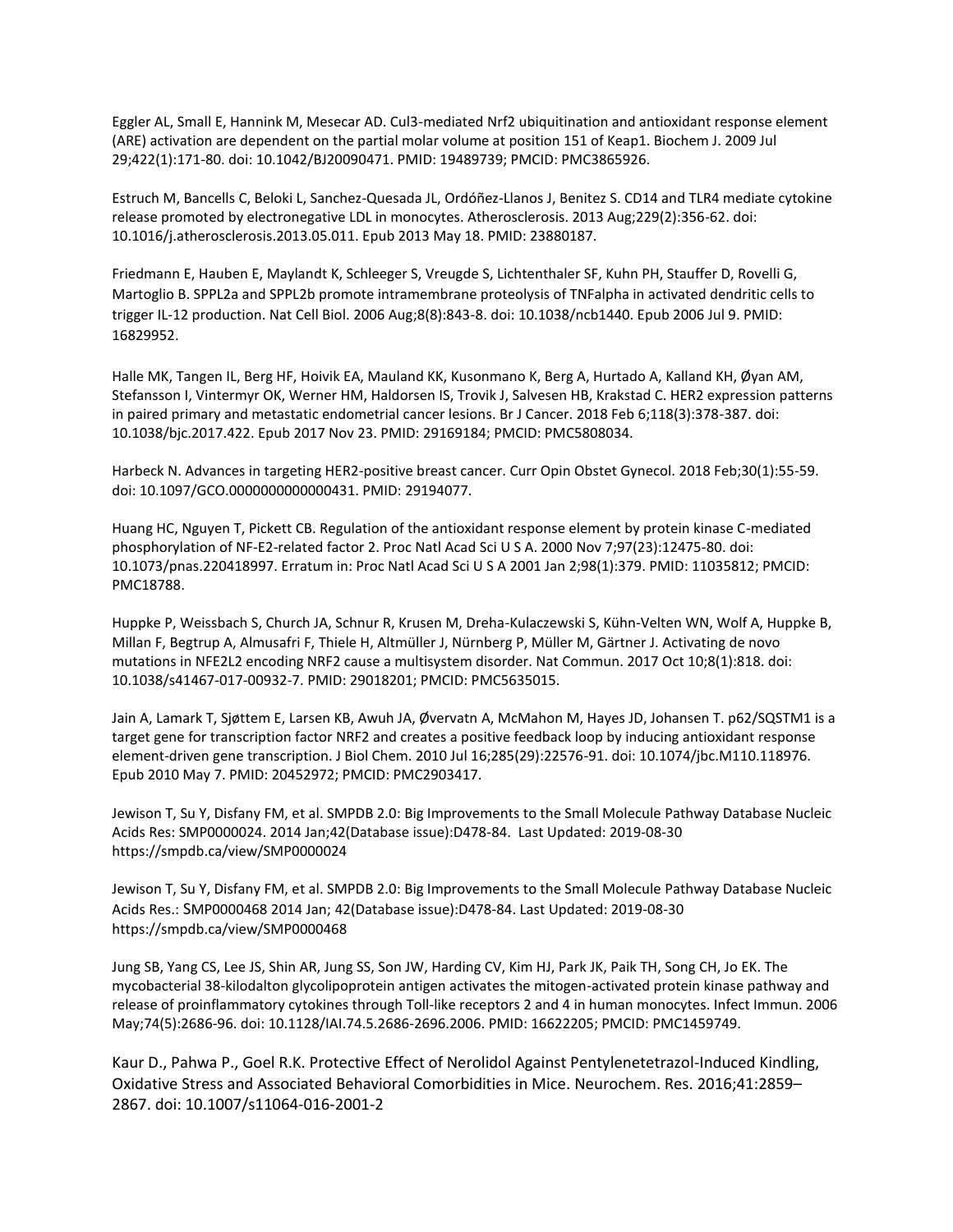Leung WS, Yang ML, Lee SS, Kuo CW, Ho YC, Huang-Liu R, Lin HW, Kuan YH. Protective effect of zerumbone reduces lipopolysaccharide-induced acute lung injury via antioxidative enzymes and Nrf2/HO-1 pathway. Int Immunopharmacol. 2017 May;46:194-200. doi: 10.1016/j.intimp.2017.03.008. PMID: 28315822.

Li X, Wu L, Liu W, Jin Y, Chen Q, Wang L, Fan X, Li Z, Cheng Y. A network pharmacology study of Chinese medicine QiShenYiQi to reveal its underlying multi-compound, multi-target, multi-pathway mode of action. PLoS One. 2014 May 9;9(5):e95004. doi: 10.1371/journal.pone.0095004. PMID: 24817581; PMCID: PMC4015902.

Medzhitov R, Preston-Hurlburt P, Janeway CA Jr. A human homologue of the Drosophila Toll protein signals activation of adaptive immunity. Nature. 1997 Jul 24;388(6640):394-7. doi: 10.1038/41131. PMID: 9237759.

Nakahara H, Song J, Sugimoto M, Hagihara K, Kishimoto T, Yoshizaki K, Nishimoto N. Anti-interleukin-6 receptor antibody therapy reduces vascular endothelial growth factor production in rheumatoid arthritis. Arthritis Rheum. 2003 Jun;48(6):1521-9. doi: 10.1002/art.11143. PMID: 12794819.

Nie H, Zheng Y, Li R, Guo TB, He D, Fang L, Liu X, Xiao L, Chen X, Wan B, Chin YE, Zhang JZ. Phosphorylation of FOXP3 controls regulatory T cell function and is inhibited by TNF-α in rheumatoid arthritis. Nat Med. 2013 Mar;19(3):322-8. doi: 10.1038/nm.3085. Epub 2013 Feb 10. PMID: 23396208.

Nixon NA, Hannouf MB, Verma S. A review of the value of human epidermal growth factor receptor 2 (HER2) targeted therapies in breast cancer. Eur J Cancer. 2018 Jan;89:72-81. doi: 10.1016/j.ejca.2017.10.037. Epub 2017 Dec 10. PMID: 29241083.

Nogueira Neto JD, de Almeida AA, da Silva Oliveira J, Dos Santos PS, de Sousa DP, de Freitas RM. Antioxidant effects of nerolidol in mice hippocampus after open field test. Neurochem Res. 2013 Sep;38(9):1861-70. doi: 10.1007/s11064-013-1092-2. Epub 2013 Jun 14. PMID: 23765368.

Qu Z, Sun J, Zhang W, Yu J, Zhuang C. Transcription factor NRF2 as a promising therapeutic target for Alzheimer's disease. Free Radic Biol Med. 2020 Nov 1;159:87-102. doi: 10.1016/j.freeradbiomed.2020.06.028. Epub 2020 Jul 28. PMID: 32730855.

Saito AY, Marin Rodriguez AA, Menchaca Vega DS, Sussmann RAC, Kimura EA, Katzin AM. Antimalarial activity of the terpene nerolidol. Int J Antimicrob Agents. 2016 Dec;48(6):641-646. doi: 10.1016/j.ijantimicag.2016.08.017. Epub 2016 Sep 30. PMID: 27742206.

Sanghvi VR, Leibold J, Mina M, Mohan P, Berishaj M, Li Z, Miele MM, Lailler N, Zhao C, de Stanchina E, Viale A, Akkari L, Lowe SW, Ciriello G, Hendrickson RC, Wendel HG. The Oncogenic Action of NRF2 Depends on De-glycation by Fructosamine-3-Kinase. Cell. 2019 Aug 8;178(4):807-819.e21. doi: 10.1016/j.cell.2019.07.031. PMID: 31398338; PMCID: PMC6693658.

Santin AD, Bellone S, Roman JJ, McKenney JK, Pecorelli S. Trastuzumab treatment in patients with advanced or recurrent endometrial carcinoma overexpressing HER2/neu. Int J Gynaecol Obstet. 2008 Aug;102(2):128-31. doi: 10.1016/j.ijgo.2008.04.008. Epub 2008 Jun 16. PMID: 18555254.

UniProtKB entry O00206 TLR4 Toll-like receptor 4, Homo sapiens (Human) [Internet]. Geneva-Hinxton-Georgetown: UniProt Consortium. Version of December 2, 2020 [cited 2021 Jan 4] Available from: https://www.uniprot.org/uniprot/O00206

UniProtKB entry P01375 TNF Tumor necrosis factor, Homo sapiens (Human) [Internet]. Geneva-Hinxton-Georgetown: UniProt Consortium. Version of December 2, 2020 [cited 2021 Jan 4] Available from: https://www.uniprot.org/uniprot/P01375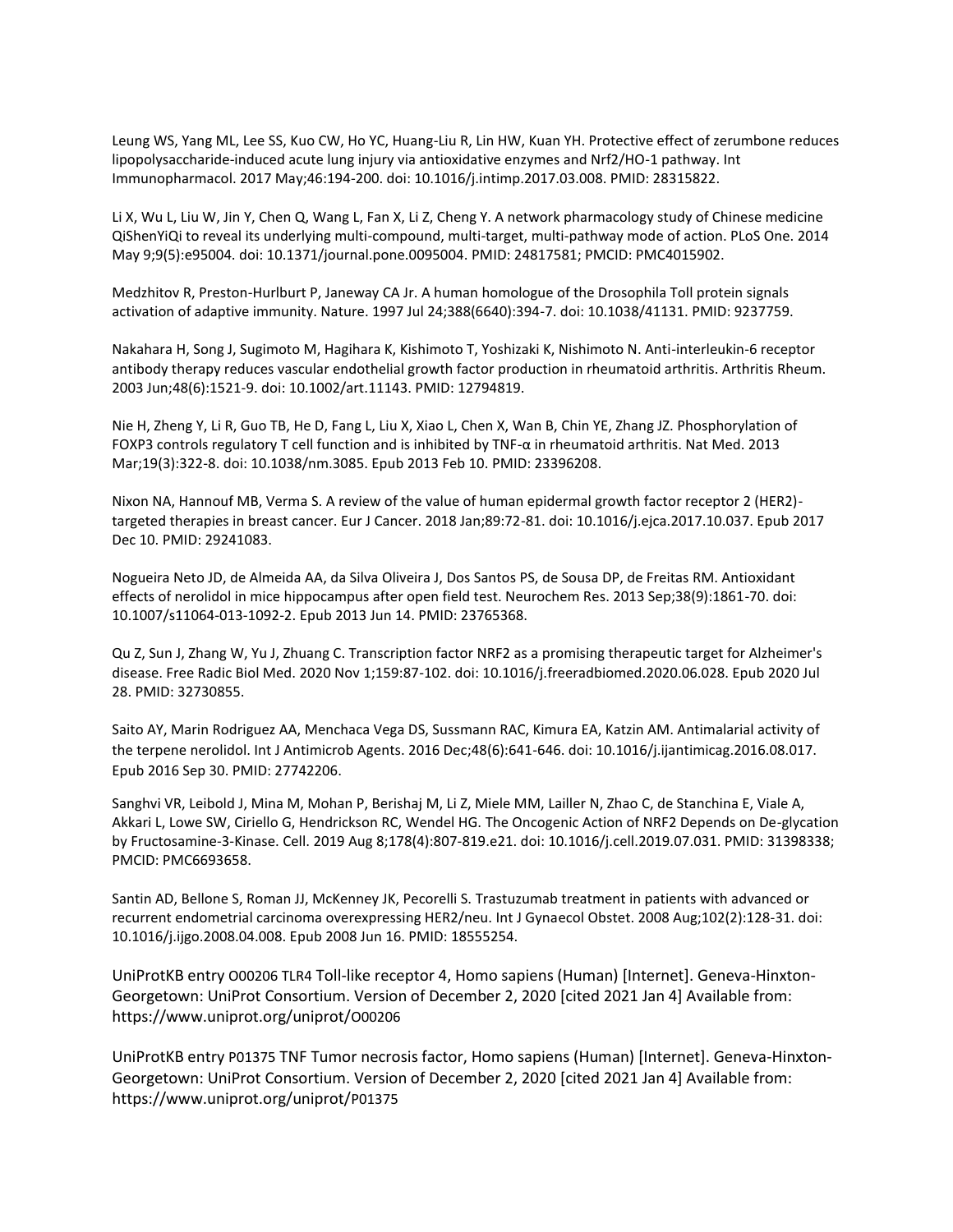UniProtKB entry P01584 IL1B Interleukin-1 beta, Homo sapiens (Human) [Internet]. Geneva-Hinxton-Georgetown: UniProt Consortium. Version of December 2, 2020 [cited 2021 Jan 4] Available from: https://www.uniprot.org/uniprot/P01584

UniProtKB entry P04040 CAT Catalase, Homo sapiens (Human) [Internet]. Geneva-Hinxton-Georgetown: UniProt Consortium. Version of December 2, 2020 [cited 2021 Jan 4] Available from: https://www.uniprot.org/uniprot/P04040

UniProtKB entry P09601 HMOX1 Heme oxygenase 1, Homo sapiens (Human) [Internet]. Geneva-Hinxton-Georgetown: UniProt Consortium. Version of December 2, 2020 [cited 2021 Jan 4] Available from: https://www.uniprot.org/uniprot/P09601

UniProtKB entry P46098 HTR3A5-hydroxytryptamine receptor 3A, Homo sapiens (Human) [Internet]. Geneva-Hinxton-Georgetown: UniProt Consortium. Version of December 2, 2020 [cited 2021 Jan 4] Available from: [https://www.uniprot.org/uniprot/](https://www.uniprot.org/uniprot/Q04206)[Q04206](https://www.uniprot.org/uniprot/Q04206)

UniProtKB entry Q04206 RELA Transcription factor p65, Homo sapiens (Human) [Internet]. Geneva-Hinxton-Georgetown: UniProt Consortium. Version of December 2, 2020 [cited 2021 Jan 4] Available from: [https://www.uniprot.org/uniprot/](https://www.uniprot.org/uniprot/Q04206)[Q04206](https://www.uniprot.org/uniprot/Q04206)

UniProtKB entry Q16236 NFE2L2 Nuclear factor erythroid 2-related factor 2, Homo sapiens (Human) [Internet]. Geneva-Hinxton-Georgetown: UniProt Consortium. Version of December 2, 2020 [cited 2021 Jan 4] Available from: https://www.uniprot.org/uniprot/Q16236

Tatematsu M, Yoshida R, Morioka Y, Ishii N, Funami K, Watanabe A, Saeki K, Seya T, Matsumoto M. Raftlin Controls Lipopolysaccharide-Induced TLR4 Internalization and TICAM-1 Signaling in a Cell Type-Specific Manner. J Immunol. 2016 May 1;196(9):3865-76. doi: 10.4049/jimmunol.1501734. Epub 2016 Mar 28. PMID: 27022195.

Teoh ML, Fitzgerald MP, Oberley LW, Domann FE. Overexpression of extracellular superoxide dismutase attenuates heparanase expression and inhibits breast carcinoma cell growth and invasion. Cancer Res. 2009 Aug 1;69(15):6355-63. doi: 10.1158/0008-5472.CAN-09-1195. Epub 2009 Jul 14. PMID: 19602586; PMCID: PMC2728021.

Tominaga K, Yoshimoto T, Torigoe K, Kurimoto M, Matsui K, Hada T, Okamura H, Nakanishi K. IL-12 synergizes with IL-18 or IL-1beta for IFN-gamma production from human T cells. Int Immunol. 2000 Feb;12(2):151-60. doi: 10.1093/intimm/12.2.151. PMID: 10653850.

Wang CZ, Aung HH, Mehendale SR, Shoyama Y, Yuan CS. High performance liquid chromatographic analysis and anticancer potential of Oplopanax horridus: comparison of stem and berry extracts. Fitoterapia. 2010 Mar;81(2):132-9. doi: 10.1016/j.fitote.2009.08.003. Epub 2009 Aug 14. PMID: 19686820; PMCID: PMC2814987.

Wikipedia contributors. "Cytokine." Wikipedia, The Free Encyclopedia. Wikipedia, The Free Encyclopedia, 7 Jan. 2021. Web. 10 Jan. 2021

Winder WW, Hardie DG. AMP-activated protein kinase, a metabolic master switch: possible roles in type 2 diabetes. Am J Physiol. 1999 Jul;277(1):E1-10. doi: 10.1152/ajpendo.1999.277.1.E1. PMID: 10409121.